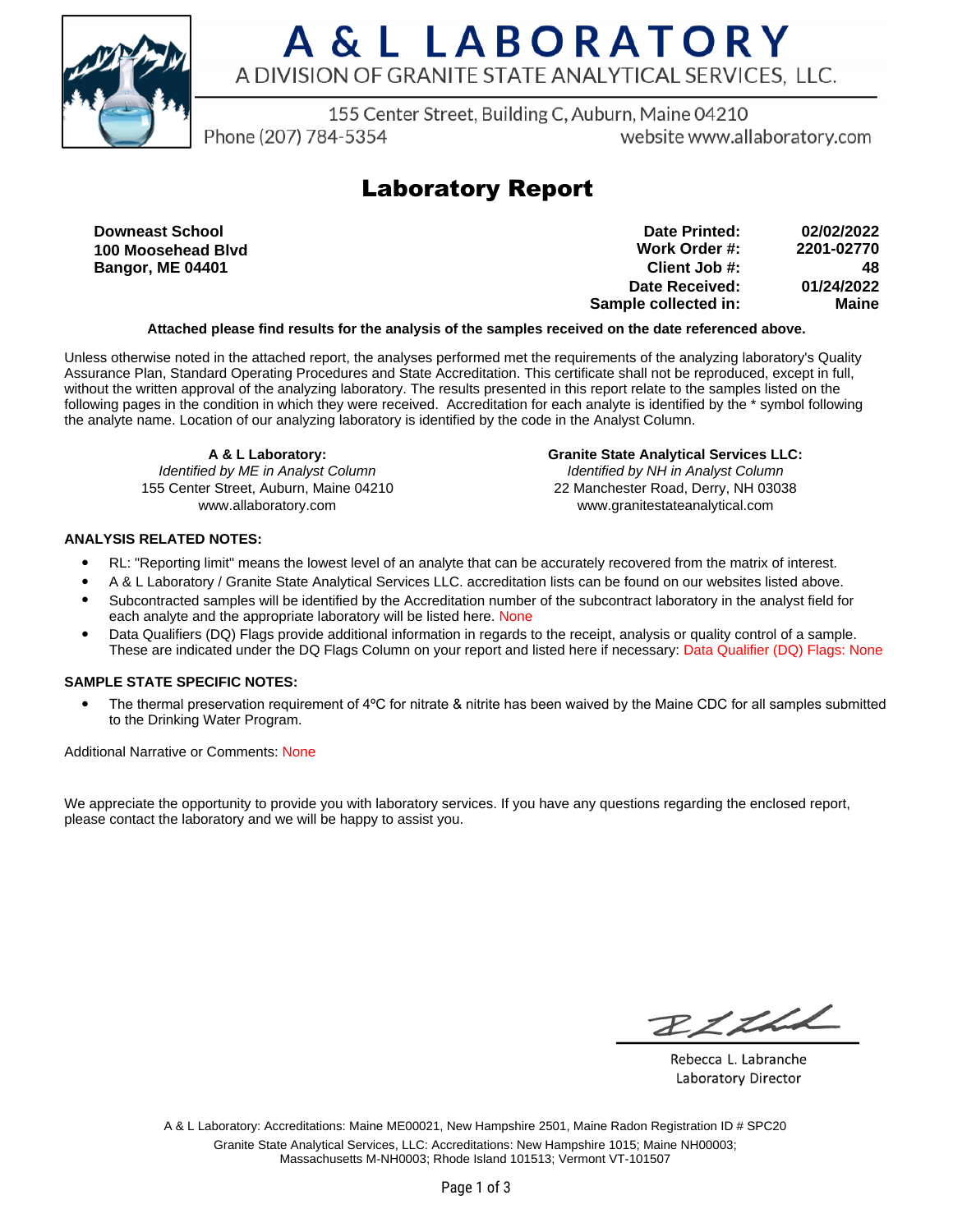

155 Center Street, Building C, Auburn, Maine 04210

Phone (207) 784-5354

website www.allaboratory.com

**CERTIFICATE OF ANALYSIS FOR DRINKING WATER**

| <b>CLIENT NAME:</b>      | Downeast School                        |
|--------------------------|----------------------------------------|
| <b>CLIENT ADDRESS:</b>   | 100 Moosehead Blvd<br>Bangor, ME 04401 |
| <b>METHOD:</b>           | <b>EPA 200.8</b>                       |
| <b>EPA ACTION LEVEL:</b> | 15 ppb                                 |
| <b>MAINE GUIDELINE:</b>  | 4 ppb                                  |
|                          |                                        |

**DATE PRINTED:** 02/02/2022

| Legend            |  |
|-------------------|--|
| Lead Above 4 ppb  |  |
| Lead Above 15 ppb |  |

**DATE AND TIME RECEIVED:** 01/24/2022 10:25AM **ANALYSIS PACKAGE:** Maine Schools-Lead **RECEIPT TEMPERATURE:** 22° CELSIUS **CLIENT JOB #:** 48

| Sample ID#     | <b>Location</b>                                | Sample Outlet<br><b>Type</b> | <b>Type</b> | Date - Time<br><b>Water Sampled</b> | <b>Result</b> | <b>Test Units Pass</b> |            | DO<br>/Fail Flag | <b>Analyst</b> | Date - Time<br>Analyzed   |
|----------------|------------------------------------------------|------------------------------|-------------|-------------------------------------|---------------|------------------------|------------|------------------|----------------|---------------------------|
| 2201-02770-001 | Drinking Water Tap - Room<br>A1                | C                            | <b>DWF</b>  | 01/22/2022 05:15AM                  | 4850          | ppb                    | ⊗          |                  |                | JLR-NH 02/01/2022 11:08AM |
|                | 2201-02770-002 Drinking Water Tap - Room<br>A2 | C                            | <b>DWF</b>  | 01/22/2022 05:18AM                  | 20.1          | ppb                    | $\otimes$  |                  |                | DG-NH 01/31/2022 11:21PM  |
| 2201-02770-003 | Drinking Water Tap - Room<br><b>B14</b>        | C                            | <b>DWF</b>  | 01/22/2022 05:21AM                  | 78.6          | ppb                    | $\otimes$  |                  |                | DG-NH 01/31/2022 11:24PM  |
| 2201-02770-004 | Drinking Water Tap - Room<br><b>B16</b>        | C                            | <b>DWF</b>  | 01/22/2022 05:23AM                  | 171           | ppb                    | $\otimes$  |                  |                | DG-NH 01/31/2022 11:28PM  |
| 2201-02770-005 | Drinking Water Tap - Room<br><b>B17</b>        | C                            | <b>DWF</b>  | 01/22/2022 05:26AM                  | 81.6          | ppb                    | $\otimes$  |                  |                | DG-NH 01/31/2022 11:31PM  |
| 2201-02770-006 | Drinking Water Tap - Room<br><b>B18</b>        | $\mathbf{C}$                 | <b>DWF</b>  | 01/22/2022 05:30AM                  | 699           | ppb                    | $\otimes$  |                  |                | JLR-NH 02/01/2022 02:34PM |
| 2201-02770-007 | Drinking Water Tap - Room<br><b>B19</b>        | C                            | <b>DWF</b>  | 01/22/2022 05:28AM                  | 44.2          | ppb                    | $\otimes$  |                  |                | DG-NH 01/31/2022 11:35PM  |
| 2201-02770-008 | Drinking Water Tap - Room<br>C <sub>20</sub>   | C                            | <b>DWF</b>  | 01/22/2022 05:43AM                  | 16.6          | ppb                    | $\otimes$  |                  |                | JLR-NH 02/01/2022 02:39PM |
| 2201-02770-009 | Drinking Water Tap - Room<br>C <sub>21</sub>   | C                            | <b>DWF</b>  | 01/22/2022 05:45AM                  | 105           | ppb                    | $\otimes$  |                  |                | JLR-NH 02/01/2022 02:42PM |
| 2201-02770-010 | Drinking Water Tap - Room<br>C <sub>22</sub>   | $\mathbf{C}$                 | <b>DWF</b>  | 01/22/2022 05:55AM                  | 11.6          | ppb                    | $\bigcirc$ |                  |                | JLR-NH 02/01/2022 02:45PM |
| 2201-02770-011 | Drinking Water Tap - Room<br>C <sub>23</sub>   | C                            | <b>DWF</b>  | 01/22/2022 05:47AM                  | 11.1          | ppb                    | ♦          |                  |                | DG-NH 01/31/2022 11:39PM  |
| 2201-02770-012 | Drinking Water Tap - Room<br>C <sub>24</sub>   | $\mathbf{C}$                 | <b>DWF</b>  | 01/22/2022 05:52AM                  | 18.5          | ppb                    | $\otimes$  |                  |                | JLR-NH 02/01/2022 02:48PM |
| 2201-02770-013 | Drinking Water Tap - Room<br>C <sub>25</sub>   | C                            | <b>DWF</b>  | 01/22/2022 05:50AM                  | 451           | ppb                    | $\otimes$  |                  |                | JLR-NH 02/01/2022 02:59PM |
| 2201-02770-014 | Drinking Water Tap - Room<br>D <sub>5</sub>    | C                            | <b>DWF</b>  | 01/22/2022 06:16AM                  | 152           | ppb                    | $\otimes$  |                  |                | JLR-NH 02/01/2022 03:02PM |
| 2201-02770-015 | Drinking Water Tap - Room<br>D6                | C                            | <b>DWF</b>  | 01/22/2022 06:14AM                  | 13.9          | ppb                    | ♦          |                  |                | JLR-NH 02/01/2022 03:05PM |

BLLLL

Rebecca L. Labranche Laboratory Director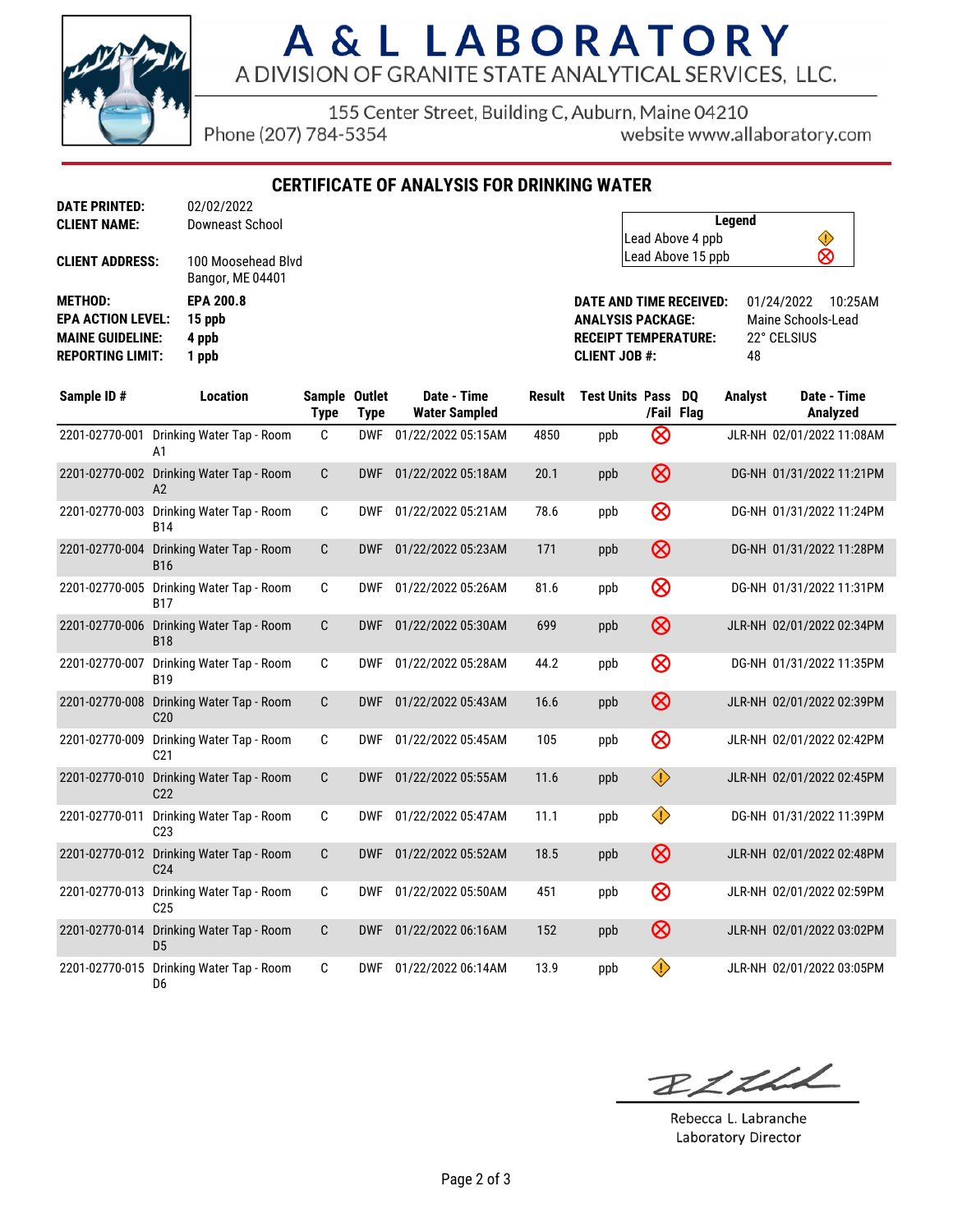

155 Center Street, Building C, Auburn, Maine 04210

Phone (207) 784-5354

website www.allaboratory.com

**CERTIFICATE OF ANALYSIS FOR DRINKING WATER**

| <b>DATE PRINTED:</b>     | 02/02/2022                             |
|--------------------------|----------------------------------------|
| <b>CLIENT NAME:</b>      | Downeast School                        |
| <b>CLIENT ADDRESS:</b>   | 100 Moosehead Blvd<br>Bangor, ME 04401 |
| <b>METHOD:</b>           | <b>EPA 200.8</b>                       |
| <b>EPA ACTION LEVEL:</b> | 15 ppb                                 |
| <b>MAINE GUIDELINE:</b>  | 4 ppb                                  |
| <b>REPORTING LIMIT:</b>  | 1 ppb                                  |

| Legend            |   |  |
|-------------------|---|--|
| Lead Above 4 ppb  |   |  |
| Lead Above 15 ppb | ⊗ |  |

**DATE AND TIME RECEIVED:** 01/24/2022 10:25AM **ANALYSIS PACKAGE:** Maine Schools-Lead<br> **RECEIPT TEMPERATURE:** 22° CELSIUS **RECEIPT TEMPERATURE: CLIENT JOB #:** 48

| Sample ID#                    | <b>Location</b>                              | Sample Outlet<br>Type | <b>Type</b> | Date - Time<br><b>Water Sampled</b> | Result | <b>Test Units Pass</b> | /Fail Flag              | DQ | <b>Analyst</b> | Date - Time<br>Analyzed   |
|-------------------------------|----------------------------------------------|-----------------------|-------------|-------------------------------------|--------|------------------------|-------------------------|----|----------------|---------------------------|
| 2201-02770-016                | Drinking Water Tap - Room<br>D7              | C                     | <b>DWF</b>  | 01/22/2022 06:12AM                  | 30.8   | ppb                    | ⊗                       |    |                | JLR-NH 02/01/2022 03:08PM |
| 2201-02770-017                | Drinking Water Tap - Room<br>D <sub>8</sub>  | C                     | <b>DWF</b>  | 01/22/2022 06:10AM                  | 16.8   | ppb                    | $\otimes$               |    |                | DG-NH 01/31/2022 11:42PM  |
| 2201-02770-018                | Drinking Water Tap - Room<br>D <sub>9</sub>  | C                     | <b>DWF</b>  | 01/22/2022 06:08AM                  | 7.1    | ppb                    | $\langle \cdot \rangle$ |    |                | DG-NH 01/31/2022 11:46PM  |
| 2201-02770-019                | Drinking Water Tap - Room<br>E <sub>10</sub> | C                     | <b>DWF</b>  | 01/22/2022 05:58AM                  | 3.8    | ppb                    |                         |    |                | DG-NH 02/01/2022          |
| 2201-02770-020                | Drinking Water Tap - Room<br>E11             | C                     | <b>DWF</b>  | 01/22/2022 06:05AM                  | 10.0   | ppb                    | $\langle \cdot \rangle$ |    |                | DG-NH 02/01/2022 12:11AM  |
| 2201-02770-021                | Drinking Water Tap - Room<br>E12             | C                     | <b>DWF</b>  | 01/22/2022 06:01AM                  | 85.7   | ppb                    | $\otimes$               |    |                | JLR-NH 02/01/2022 03:11PM |
| 2201-02770-022                | Drinking Water Tap - Room<br>E13             | C                     | <b>DWF</b>  | 01/22/2022 06:03AM                  | 33.4   | ppb                    | $\otimes$               |    |                | DG-NH 02/01/2022 12:15AM  |
| 2201-02770-023                | Bottle Fill Station - B Wing                 | C                     | <b>DWF</b>  | 01/22/2022 05:34AM                  | 7.5    | ppb                    | $\bigcirc$              |    |                | DG-NH 02/01/2022 12:18AM  |
|                               | 2201-02770-024    Faucet - Book Room         | C                     | 0T          | 01/22/2022 05:37AM                  | 621    | ppb                    | $\otimes$               |    |                | JLR-NH 02/01/2022 03:14PM |
| 2201-02770-025 Kitchen-Kettle |                                              | C                     | 0T          | 01/22/2022 05:11AM                  | 5.9    | ppb                    | $\bigcirc$              |    |                | DG-NH 02/01/2022 12:22AM  |
|                               | 2201-02770-026 Faucet - Teacher's Lounge     | C.                    | 0T          | 01/22/2022 06:20AM                  | 5.0    | ppb                    | $\bigcirc$              |    |                | DG-NH 02/01/2022 12:26AM  |
|                               | 2201-02770-027 Kitchen - Food Prep Faucet    | C                     | KF          | 01/22/2022 05:10AM                  | 35.6   | ppb                    | ⊗                       |    |                | DG-NH 02/01/2022 12:29AM  |

BLLLL

Rebecca L. Labranche Laboratory Director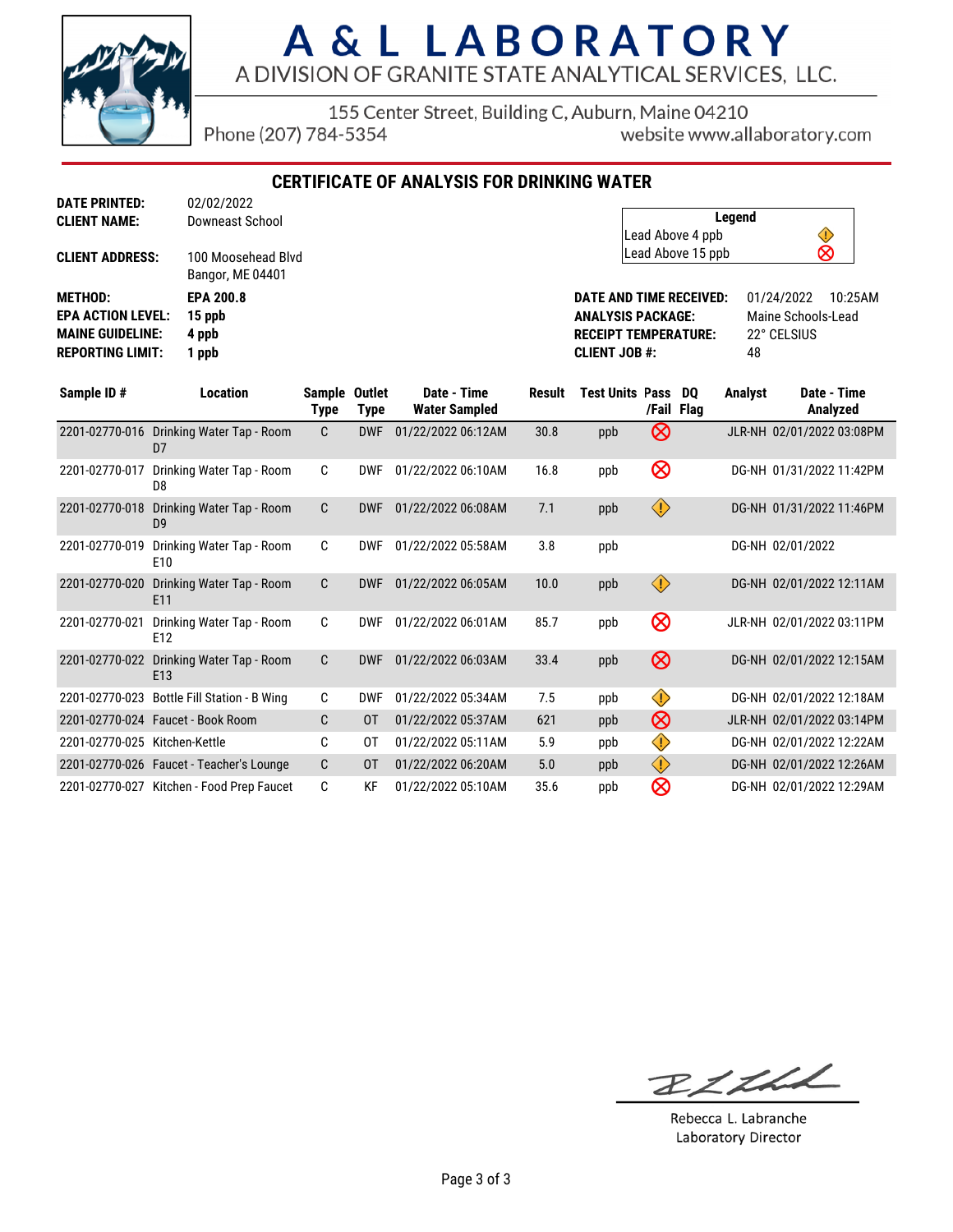

155 Center Street, Building C, Auburn, Maine 04210

Phone (207) 784-5354

website www.allaboratory.com

### **Laboratory Report**

**Downeast School 100 Moosehead Blvd Bangor, ME 04401**

**Work Order #: Client Job #: Date Received: Sample collected in: 2201-03419 48 01/27/2022 Maine Date Printed: 02/03/2022**

### **Attached please find results for the analysis of the samples received on the date referenced above.**

Unless otherwise noted in the attached report, the analyses performed met the requirements of the analyzing laboratory's Quality Assurance Plan, Standard Operating Procedures and State Accreditation. This certificate shall not be reproduced, except in full, without the written approval of the analyzing laboratory. The results presented in this report relate to the samples listed on the following pages in the condition in which they were received. Accreditation for each analyte is identified by the \* symbol following the analyte name. Location of our analyzing laboratory is identified by the code in the Analyst Column.

**A & L Laboratory:** Identified by ME in Analyst Column 155 Center Street, Auburn, Maine 04210 www.allaboratory.com

**Granite State Analytical Services LLC:** Identified by NH in Analyst Column 22 Manchester Road, Derry, NH 03038 www.granitestateanalytical.com

### **ANALYSIS RELATED NOTES:**

- RL: "Reporting limit" means the lowest level of an analyte that can be accurately recovered from the matrix of interest.
- A & L Laboratory / Granite State Analytical Services LLC. accreditation lists can be found on our websites listed above.
- Subcontracted samples will be identified by the Accreditation number of the subcontract laboratory in the analyst field for each analyte and the appropriate laboratory will be listed here. None
- Data Qualifiers (DQ) Flags provide additional information in regards to the receipt, analysis or quality control of a sample. These are indicated under the DQ Flags Column on your report and listed here if necessary: Data Qualifier (DQ) Flags: None

#### **SAMPLE STATE SPECIFIC NOTES:**

• The thermal preservation requirement of 4°C for nitrate & nitrite has been waived by the Maine CDC for all samples submitted to the Drinking Water Program.

Additional Narrative or Comments: None

We appreciate the opportunity to provide you with laboratory services. If you have any questions regarding the enclosed report, please contact the laboratory and we will be happy to assist you.

RICHL

Rebecca L. Labranche Laboratory Director

A & L Laboratory: Accreditations: Maine ME00021, New Hampshire 2501, Maine Radon Registration ID # SPC20 Granite State Analytical Services, LLC: Accreditations: New Hampshire 1015; Maine NH00003; Massachusetts M-NH0003; Rhode Island 101513; Vermont VT-101507